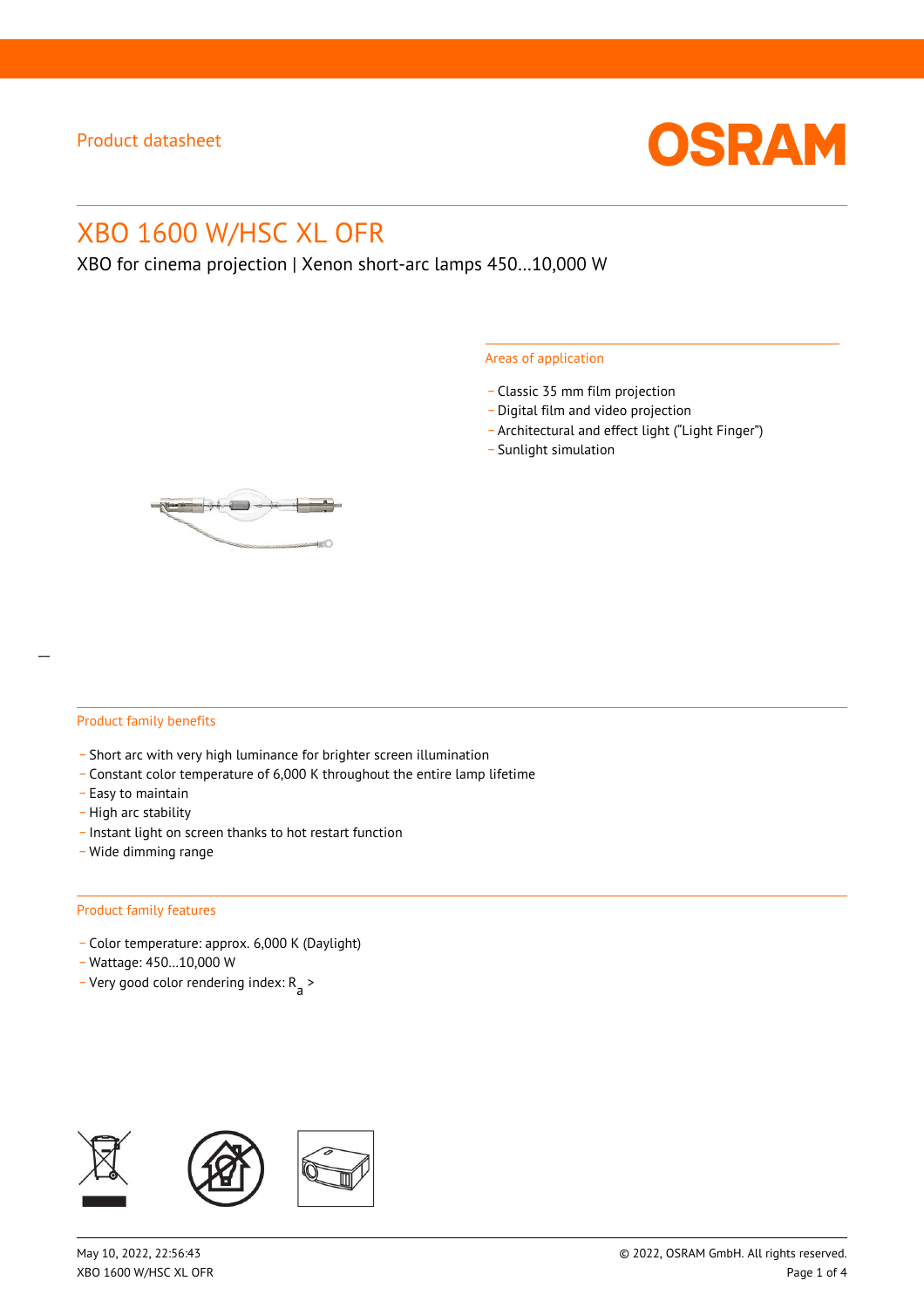# Product datasheet

## Technical data

## **Electrical data**

| <b>Nominal current</b> | 65.00 A   |
|------------------------|-----------|
| Current control range  | 5070A     |
| Nominal wattage        | 1600.00 W |
| Nominal voltage        | 23.0 V    |

## **Dimensions & weight**



| <b>Diameter</b>                             | $46.0$ mm        |
|---------------------------------------------|------------------|
| Length                                      | 236.0 mm         |
| Length with base excl. base pins/connection | 222.00 mm        |
| Light center length (LCL)                   | 95.0 mm $^{1}$   |
| Cable/wire length, input side               | 265 mm           |
| Electrode gap cold                          | $3.8 \text{ mm}$ |
| <b>Product weight</b>                       | 321.00 g         |
| Cable length                                | 265.0            |

1) Distance from end of base to tip of electrode (cold)

## **Temperatures & operating conditions**

| Max. permitted ambient temp. pinch point | 230 °C |  |  |
|------------------------------------------|--------|--|--|
|                                          |        |  |  |

### **Lifespan**

| Lifespan | 2500 h |
|----------|--------|
|          |        |

## **Additional product data**

| Base anode (standard designation)   | SK27/50  |
|-------------------------------------|----------|
| Base cathode (standard designation) | SFcX27-8 |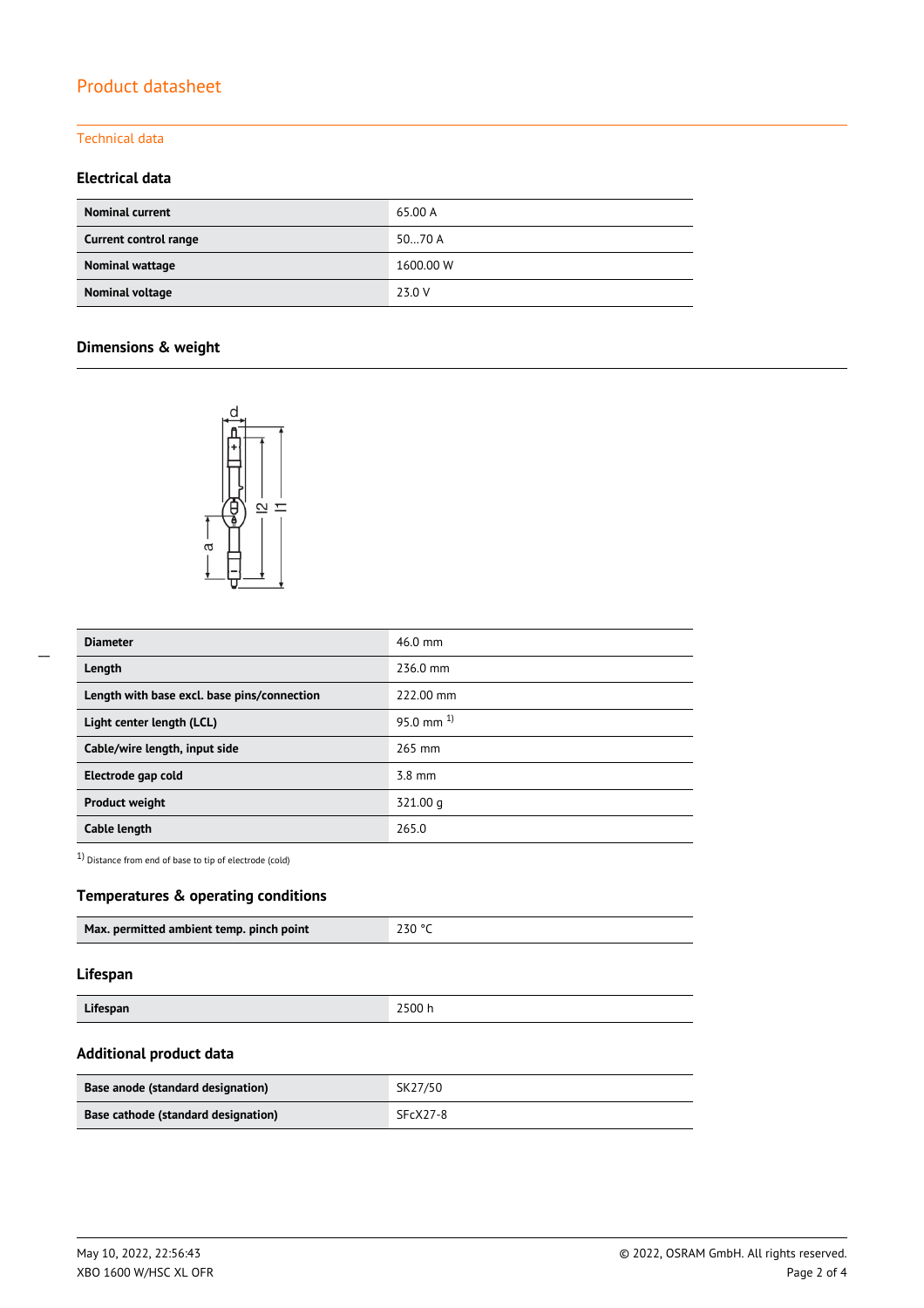# Product datasheet

# **Capabilities**

| Cooling                 | Forced                |
|-------------------------|-----------------------|
| <b>Burning position</b> | s20/p20 <sup>1)</sup> |

 $1)$  For vertical burning position: anode (+) on top

#### **Environmental information**

# **Information according Art. 33 of EU Regulation (EC) 1907/2006 (REACh)**

| Date of Declaration               | 01-04-2022                                                                                            |  |
|-----------------------------------|-------------------------------------------------------------------------------------------------------|--|
| <b>Primary Article Identifier</b> | 4008321299932   4062172031721                                                                         |  |
| Candidate List Substance 1        | Lead                                                                                                  |  |
| CAS No. of substance 1            | 7439-92-1                                                                                             |  |
| Safe Use Instruction              | The identification of the Candidate List substance is<br>sufficient to allow safe use of the article. |  |
| Declaration No. in SCIP database  | 49877f08-b6d6-461c-b64a-018655e8a602  <br>7A9913F5-169B-4CFD-8B20-4A10B8B6FD73                        |  |